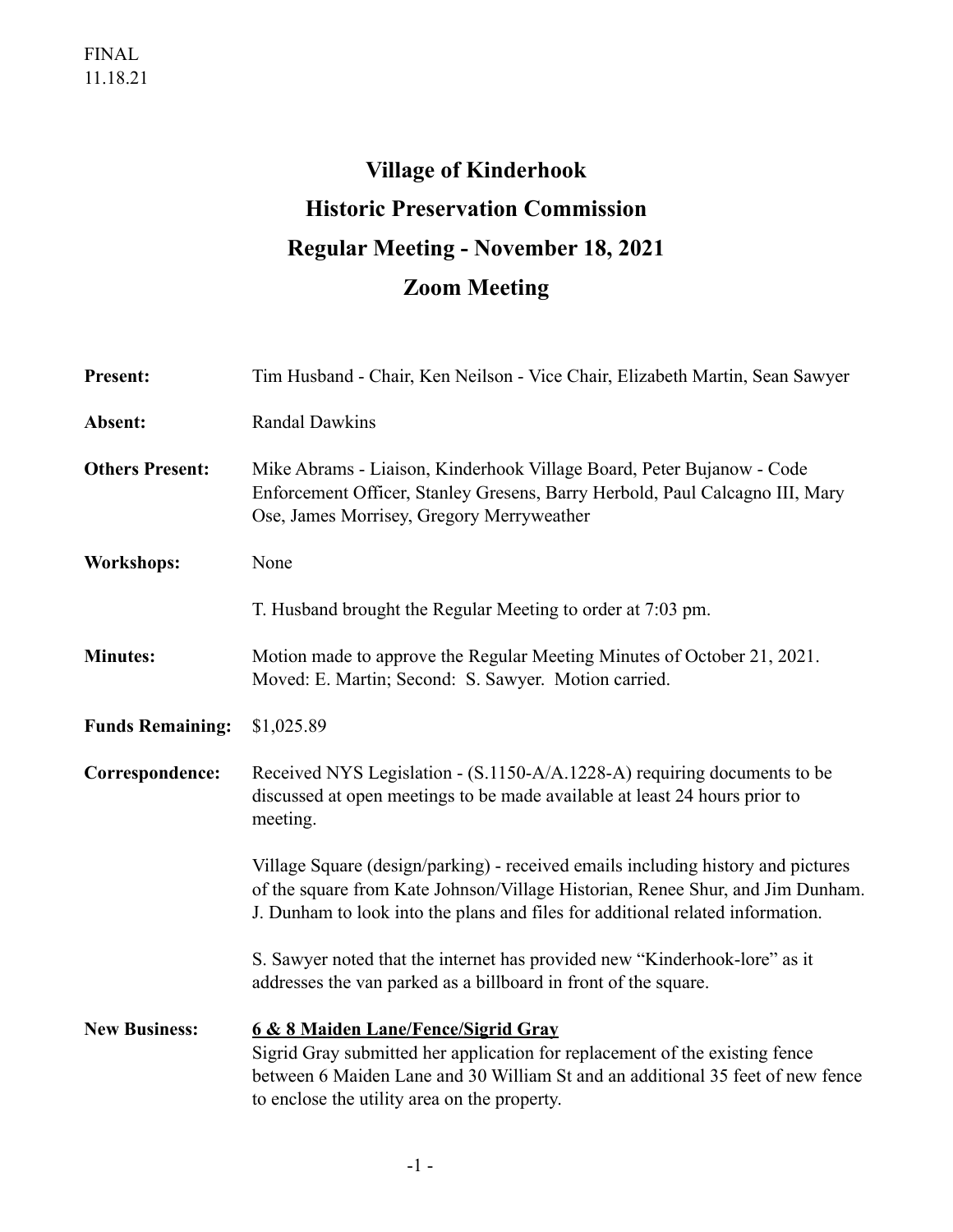S. Gray's representative discussed the drawings and maps which were also presented with the application:

- gate to be included in the utility area where the wood sheds are, blocking this area from public view, extending the 6 ft fence
- new fence would be 6 ft in height, replacing a 4 ft picket fence and a wire fence, thus, providing one uniform height of fence
- fence to be constructed by contractor Ariel Jones
- finish will most likely be a dark color, true good neighbor fence with vertical boards on both sides and horizontal support boards hidden between the vertical boards

Motion made to approve the application for replacement of existing fence and adding additional fence as presented for 6 & 8 Maiden Lane meeting criteria in Chapter 75-7B (B3) & Chapter 75-7C (1, 2, 3 & 4). Moved: K. Neilson; Second: E. Martin. Motion carried.

Application Fee of \$10 (check) was received.

## **30 Rothermel Lane/House Plans/Barry Herbold & Maryanne Wills**

Barry Herbold presented his application for house plans "Laurel Cottage", plan #3090 by C. Brandon Ingram Design, commercial architect in Atlanta. Local Architect, Gregory Merryweather has been hired to conform the plans to NYS Code as necessary and to design a basement. This single story cottage of 1,000+ sq ft. to be constructed on vacant land located at 30 Rothermel Lane with a footprint of approximately 45 ft  $x$  45 ft. The house will be situated in the middle of the lot with a circular driveway.

The plans as submitted will have the following change due to the basement addition:

• foundation line in the plan is a brick lattice, brick lattice will be replaced with a brick veneer extending 30" down. It will look very similar to what appears in the plan.

Front & Rear yard zoning variances were approved by the Village of Kinderhook ZBA at their August 23, 2021 meeting. A lot line adjustment, west side of the property, has also been approved by the Planning Board.

Motion made to approve the House Plans, "Laurel Cottage" for 30 Rothermel Lane meeting criteria in Chapter 75-7B (1 & 3) & Chapter 75-7C (1, 2, 3, 4 & 5). Moved: S. Sawyer; Second: K. Neilson. Motion carried.

Application Fee of \$10 (check) was received.

## **5 Hudson St./Signs/Paul Calcagno III**

Prior to Paul Calcagno III presenting his application, Code Enforcement Officer, P. Bujanow requested if application approval is granted at tonight's meeting, the approval should be contingent upon the "use" being acceptable. Request was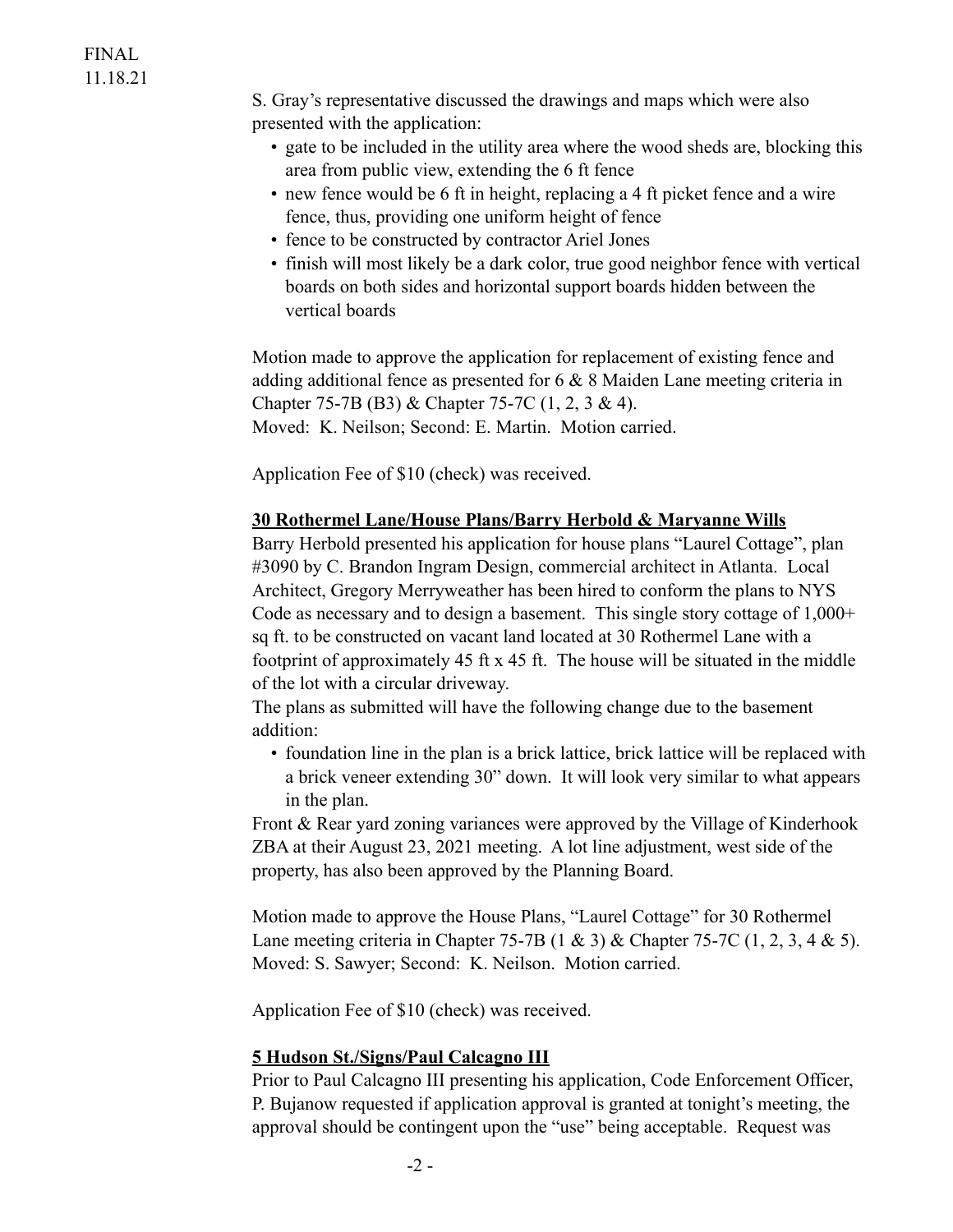made for the applicant to meet with the Code Enforcement Officer and the Village Attorney next week to refine the "use", there may be the need for a Planning Board site plan review or an amendment.

Paul Calcagno III stated he will be using the building as a business office during a transition period while developing a site in Valatie for a used car lot. (Transition period could be up to two years based on delays in materials and vehicle backlogs due to the pandemic.) If a vehicle is purchased, the vehicle will be parked in the lot, but, not as a display vehicle. Vehicle information will be listed on line, interested party would come to the business office to complete and transact paperwork and leave.

NYS requires the sale of a minimum of 5 vehicles a year to comply with license requirements. P. Calcagno III has been keeping with the minimum and plans to continue in order to keep the license which takes several years to obtain. He also has a similar setup in Stuyvesant, of which most people are unaware.

Application request for 5 signs:

- NYS Registered Motor Vehicle Sign 3 ft wide by 2 ft high, red color and a NYS requirement. Sign will be mounted on the front of the building facing the road, below 2nd story window.
- Business Sign "Heel Motors, LLC", including phone number 30 inches wide by 24 inches high, white with black lettering. Sign will be mounted on the front of the building facing the road, below 2nd story window.
- Three small Parking Signs: "Heel Motors Parking Spot 1", "Heel Motors Parking Spot 2", "Heel Motors Parking Spot 3" - measuring less than 6 inches, green color with white lettering. Installation of parking signs will be on the right side of the parking lot facing toward the Post Office. Signs to be 3 ft to 4 ft, State requirement. Applicant agreed to place sign height closer to the 3 ft requirement as requested by the HPC.

Motion made to approve the five signs contingent upon the applicant resubmitting his application indicating the actual placement of the two building signs on the building, and placement of the three parking signs in the parking area meeting the criteria set forth in the Kinderhook Village Code - Sign Regulations. Moved: K. Neilson; Second: S. Sawyer. Motion carried.

A Certificate of Appropriateness will be issued once the applicant re-submits the application with the additional requested information, contingent upon the usage issue being resolved in favor of the application.

Application Fee of \$10 (check) was received.